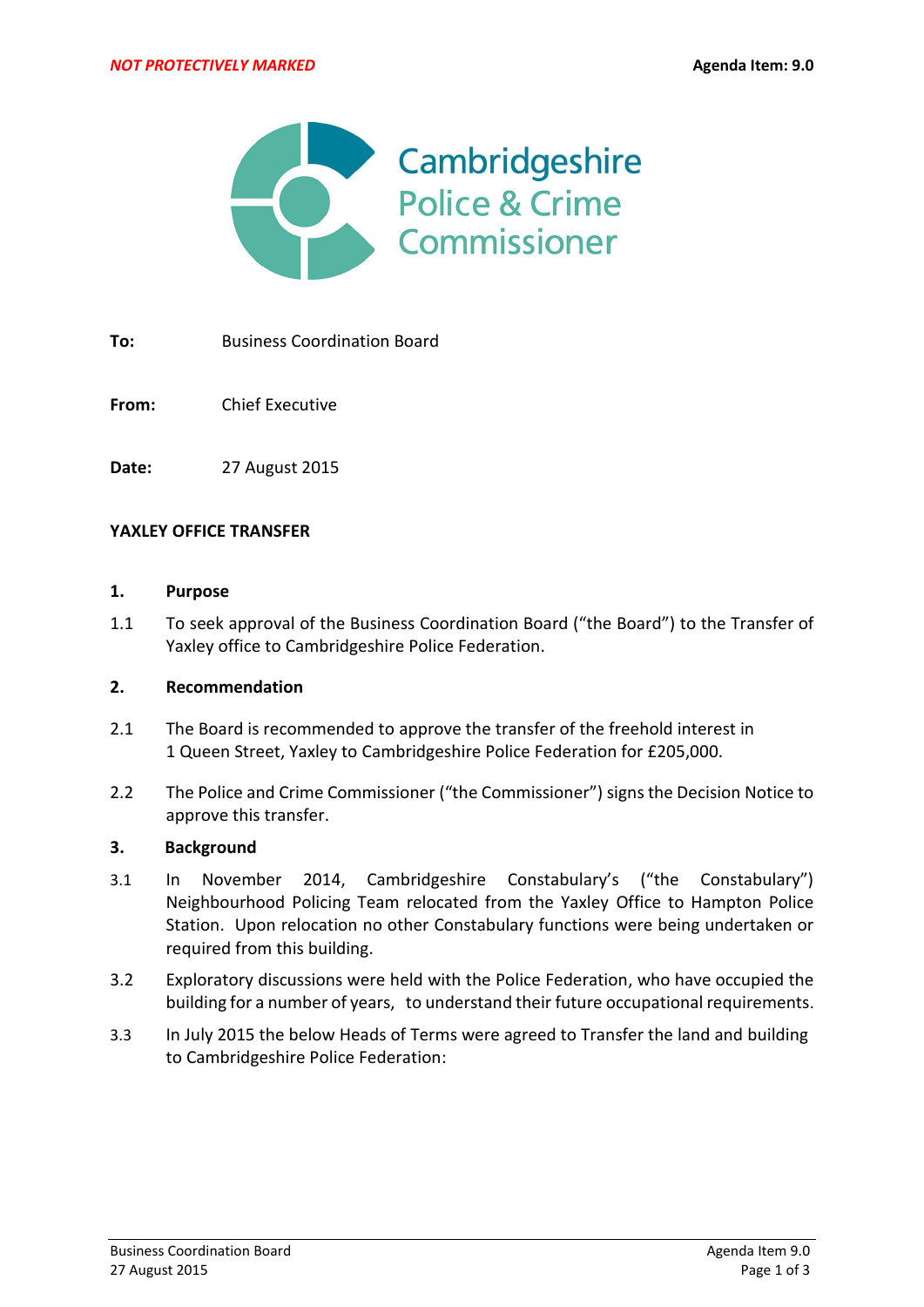| <b>Heads of Terms: Yaxley Police Station</b> |                                                                      |
|----------------------------------------------|----------------------------------------------------------------------|
| Property:                                    | <b>Yaxley Police Station</b>                                         |
| Address:                                     | 1 Queen Street                                                       |
|                                              | Yaxley                                                               |
|                                              | Peterborough                                                         |
|                                              | Cambridgeshire                                                       |
|                                              | PE7 3JE                                                              |
| Freehold Owner:                              | Police and Crime Commissioner for Cambridgeshire                     |
|                                              | <b>Police Headquarters</b>                                           |
|                                              | Hinchingbrooke Park                                                  |
|                                              | Huntingdon                                                           |
|                                              | Cambridgeshire, PE29 6NP                                             |
| Contact:                                     | Colin Luscombe: Director of Estates<br>Elly McKee:<br>or             |
| Telephone:                                   | <b>Estates Management Surveyor</b>                                   |
| Email:                                       | 07753 828703<br>01480                                                |
|                                              | 422423                                                               |
|                                              | colin.luscombe@cambs.pnn.police.uk<br>elly.mckee@cam                 |
|                                              | bs.pnn.police.uk                                                     |
|                                              | Cambridgeshire Police Federation                                     |
|                                              | 1 Queen Street                                                       |
|                                              | Yaxley                                                               |
|                                              | Peterborough                                                         |
|                                              | Cambridgeshire                                                       |
|                                              | PE7 3JE                                                              |
|                                              | Oz Merrygold                                                         |
|                                              | 01733 424167                                                         |
|                                              | oz.merrygold@polfed.org                                              |
| Transaction:                                 | Freehold disposal with Vacant Possession                             |
| Purchase price:                              | £205,000 (Two hundred and five thousand pounds)                      |
| Conditions:                                  | None                                                                 |
| <b>Target Completion Date:</b>               | 1 August 2015                                                        |
| <b>Owners Solicitor:</b>                     | Michelmores                                                          |
| Address:                                     | <b>Woodwater House</b>                                               |
|                                              | Pynes Hill                                                           |
|                                              | Exeter                                                               |
|                                              | EX2 5WR                                                              |
| Contact:                                     | <b>Richard Honey</b>                                                 |
| Telephone:                                   | 01392 687510                                                         |
| Email:                                       | Richard.honey@michelmores.com                                        |
| <b>Purchasers Solicitor:</b>                 | Details to be provided                                               |
| Contact:                                     |                                                                      |
| Telephone:                                   |                                                                      |
| Email:                                       |                                                                      |
| Legal Fees                                   | Each party to be responsible for their own costs in relation to this |
|                                              | transaction.                                                         |